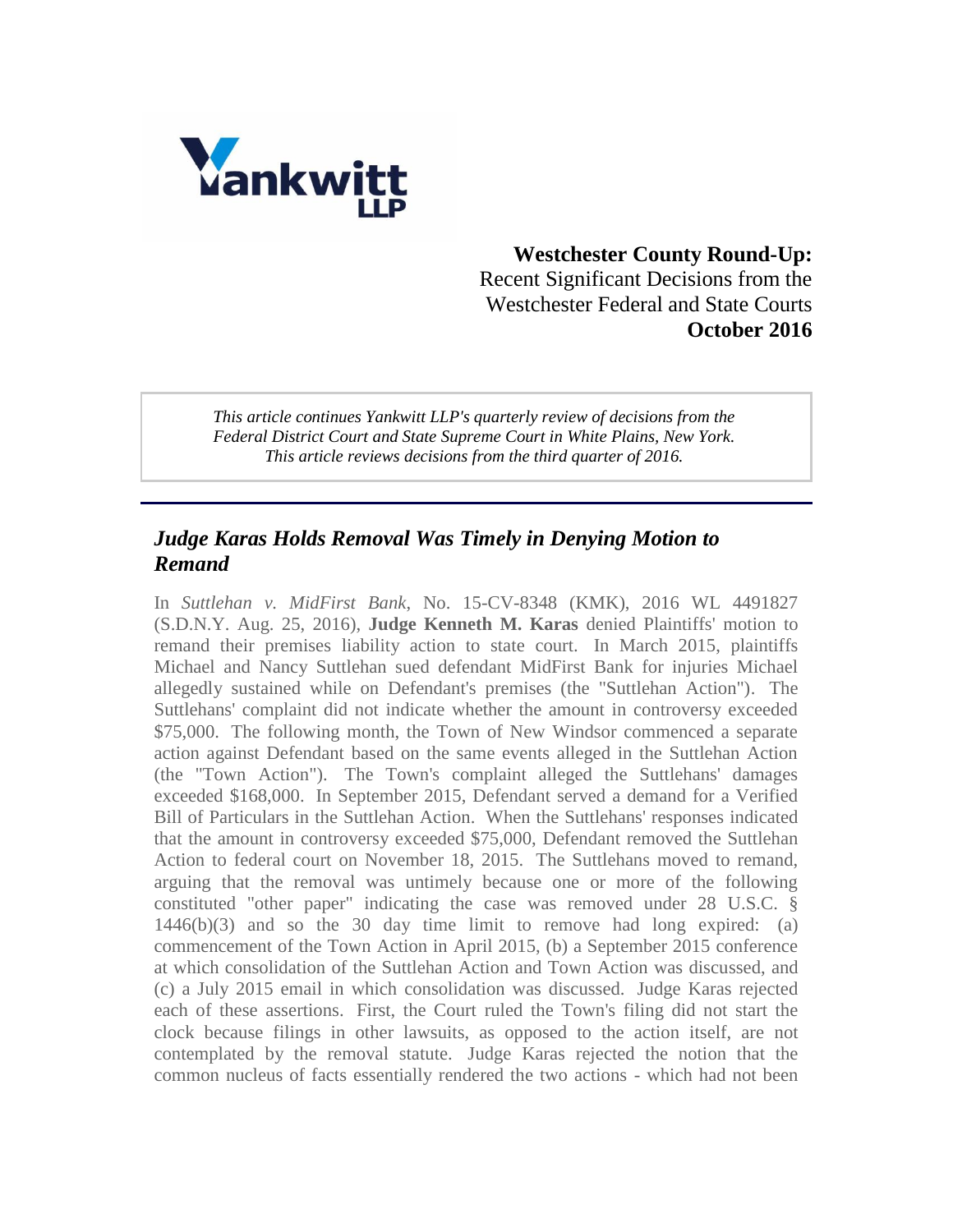formally consolidated - one and the same. Second, the Court ruled the state court conference did not start the clock because, although a court conference where a record is transcribed *could* be deemed a "paper," there was no indication that the amount of damages was discussed at the conference. Finally, the Court ruled the email exchange did not start the clock because a defendant's subjective knowledge of grounds for removal is insufficient to trigger the 30 day time period under § 1446.

# *Judge Seibel Dismisses Police Officer's Employment Discrimination Claims*

In *Gaffney v. Vill. of Mamaroneck Police Dep't*, No. 15-CV-5290 (CS), 2016 WL 4547499 (S.D.N.Y. Aug. 31, 2016), **Judge Cathy Seibel** granted Defendants' motion to dismiss Plaintiff's second amended complaint alleging age discrimination and hostile work environment claims. Plaintiff James Gaffney, a sixty-two year-old police officer who has been employed by defendant Village of Mamaroneck Police Department for forty years, sued the Department and various village officials, alleging he had been discriminated against due to his age in violation of the Age Discrimination in Employment Act. Plaintiff alleged that, beginning in 2008, he was repeatedly passed over for promotions, marginalized and otherwise discriminated against based on his age. Plaintiff filed an EEOC administrative charge in November 2014 and commenced his federal action in July 2015. After amending his complaint twice, Defendants moved to dismiss the lawsuit on the grounds that Plaintiff's claims were untimely. The Court agreed with Defendants and dismissed the action. Judge Seibel first found Plaintiff's age discrimination and hostile work environment claims were untimely because Plaintiff failed to file his EEOC charge within 300 days of the alleged violations as is necessary to preserve his right to litigation in New York. The Court further held that Plaintiff could not rely on the continuing violation doctrine because Plaintiff only pleaded a series of discrete discriminatory acts, rather than systemic discriminatory policies or mechanisms. Finally, the Court declined to exercise supplemental jurisdiction over Plaintiff's state law claims and *sua sponte* denied leave to further amend the complaint.

### *Judge Briccetti Denies Summary Judgment in Parking Lot Slip and Fall*

In *Pera v. Lopez*, No. 14 CV 2281 (VB), 2016 WL 4688868 (S.D.N.Y. Sept. 7, 2016), **Judge Vincent L. Briccetti** denied Defendants' motion for summary judgment in an alleged 2014 slip and fall. Plaintiffs Adrian and Maria Pera sued defendant landowners for injuries Adrian allegedly sustained when he slipped on snow and ice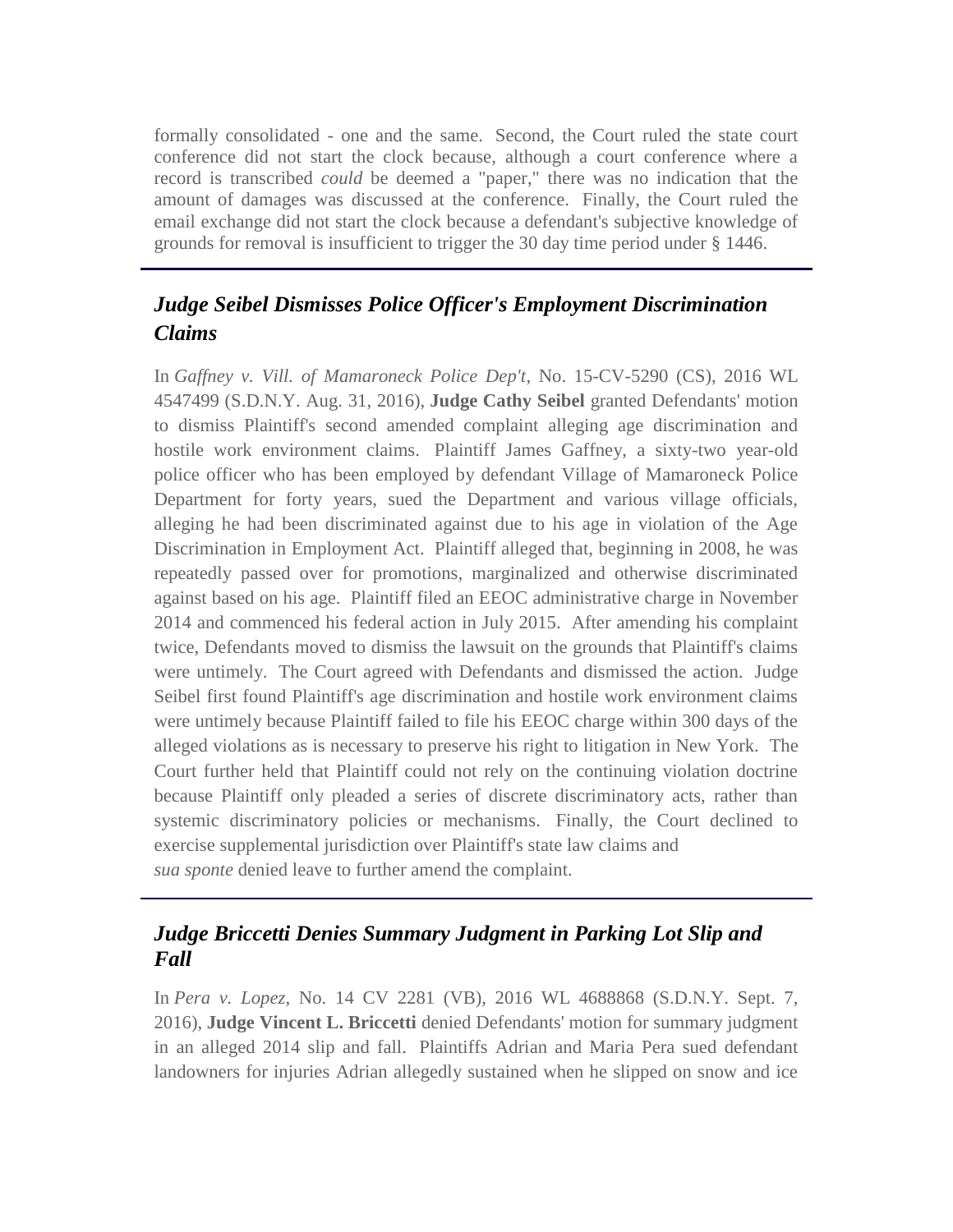while in between two vehicles in Defendants' parking lot. Defendants contended they were entitled to summary judgment because: (i) the snow and ice was open and obvious and not inherently dangerous; (ii) they did not breach a duty owed to Adrian because they maintained the property in a reasonably safe condition; and (iii) Adrian's decision not to take a path that would have avoided the snow and ice, as opposed to any negligent conduct on their part, was the proximate cause of his injuries. The Court rejected each of these arguments and held Defendants failed to establish as a matter of law that their property was maintained in a reasonably safe manner. First, Judge Briccetti determined that summary judgment was not appropriate even if the snow and ice was open and obvious because such a fact would be relevant to the issue of comparative negligence rather than an absolution of liability. Second, Judge Briccetti found that it was up to a jury to decide whether Defendants' choice to clear snow from certain areas of the parking lot, but not between the vehicles where Adrian slipped, constituted maintenance in a reasonably safe condition. Finally, the Court rejected Defendants' proximate cause argument because a question of fact remained as to whether Adrian could have taken an alternative route that would have avoided the snow and ice, and the circumstances of this case did not warrant an exception from the general rule that comparative negligence is a question of fact to be determined by a jury.

#### *Judge Román Dismisses Deceptive Practices Suit Over OnStar Service*

In *Rephen v. Gen. Motors Corp.*, No. 15-CV-5206 (NSR), 2016 WL 4051869 (S.D.N.Y. July 26, 2016), **Judge Nelson S. Román** denied Plaintiff's motion to amend his class action complaint while granting Defendant's cross-motion to dismiss. Plaintiff Bradley Rephen entered into a lease agreement with defendant General Motors Corporation, which provided for a free six-month trial of OnStar services. Prior to the expiration of his trial, Plaintiff's OnStar services were mistakenly canceled, and Plaintiff had to call OnStar to reinstate the service. Plaintiff also received an email five days before the trial was set to expire, indicating his services would be canceled if he did not accept OnStar's terms of use and service. Plaintiff sued GM, but not OnStar, for violations of NY GBL §§ 349 and 350, which prohibit deceptive trade practices and false advertising, as well as for breach of contract. After the Court identified certain deficiencies in the initial complaint, Plaintiff sought leave to file a second amended complaint to add OnStar as a defendant and to assert his claims on behalf of the class of GM customers who had been similarly injured. GM cross-moved to dismiss all claims. Judge Román denied the motion for leave to amend and granted GM's motion to dismiss. First, the Court dismissed both GBL claims because it found the alleged conduct was not materially